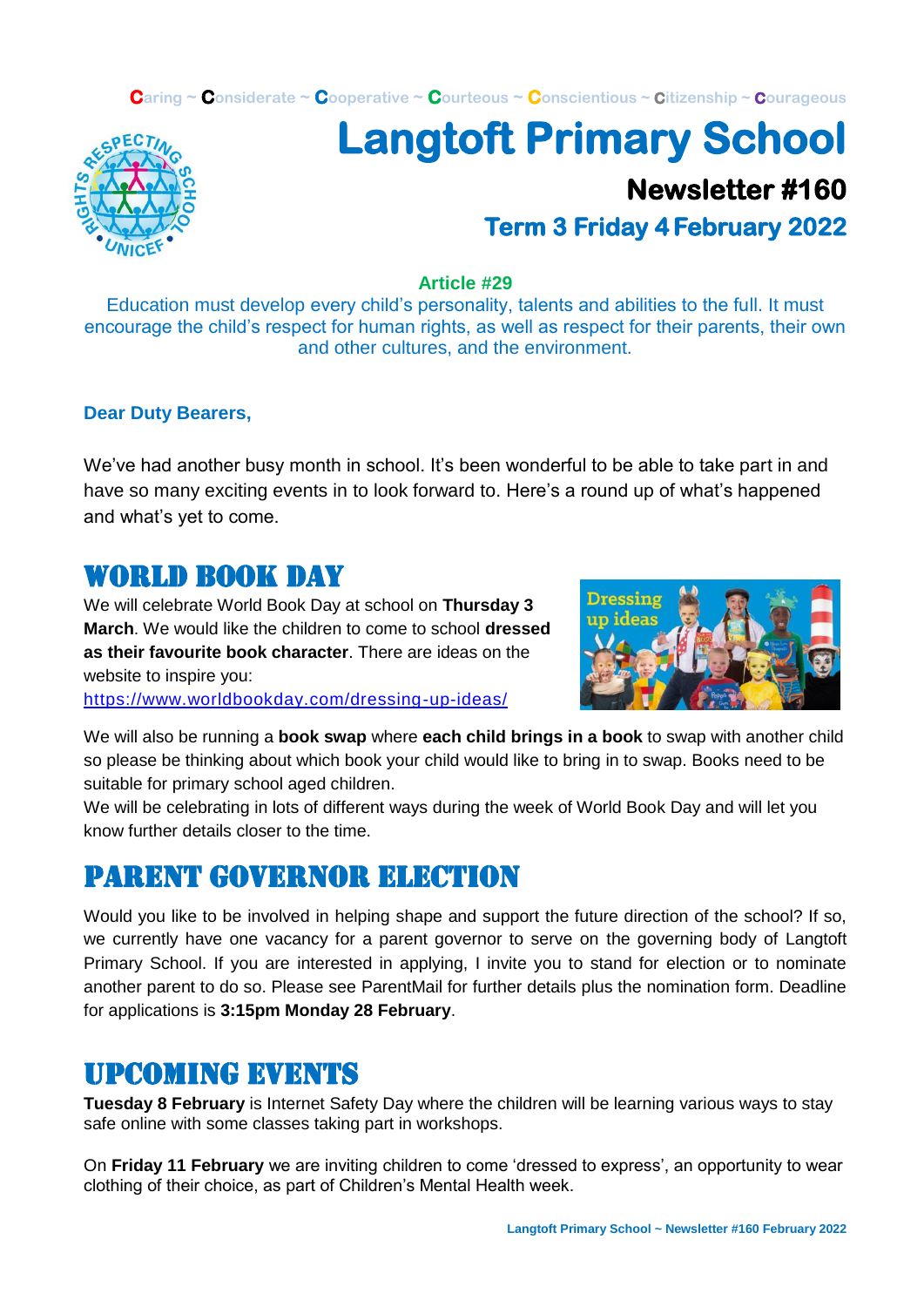

# **MATHS DAY**

As part of NSPCC Maths Day, the children have enjoyed a fun-filled day of

maths with TT Rockstars competitions, mystery problem solving activities and even setting up and running their own shop to practise counting money and finding change.







# Sporting round up

An exciting day was spent participating in the School Games Volleyball competition at the University Academy Holbeach (UAH). Twelve children from Years 5 and 6 competed as three separate teams, first practising their skills and then applying these to competitive games.

There were some tough games but the teams showed determination and passion with Langtoft B (Daniel, William, Seb and Jack) achieving high success due to their teamwork, finishing in 2<sup>nd</sup> place for silver. Langtoft A (Aydan, Hugo, Archie and

Charlie) put on a fine display and finished in 3<sup>rd</sup> for bronze and Langtoft C (Rigas, Rebecca, Eva and Levi) made our third, last-minute team entry and finished in  $7<sup>th</sup>$  place out of the ten teams. 'Respect' was the School Games Value focused upon within the competition and it was lovely to hear how all three teams had votes awarded to them for displaying this value during their games. Thank you to all of the children – you did yourselves proud and made it a very enjoyable day to be part of.

# CLUBS – SPRING TERM 2

Clubs for the Spring term will be as follows:

| Monday             | Tuesday                               | Wednesday                                              | Thursday                                | Friday                 |
|--------------------|---------------------------------------|--------------------------------------------------------|-----------------------------------------|------------------------|
| <b>Tennis Y3/4</b> | <b>Boccia KS2</b>                     | <b>Football KS2</b>                                    | <b>CAD Computing</b>                    | <b>Kick-Off Soccer</b> |
| $(3:15-4:15pm)$    | $(3:15-4pm)$                          | $(8-8:45am)$                                           | Club KS2                                | with Adam              |
|                    | <b>Hockey Y5/6</b><br>$(3:15-4:15pm)$ | <b>Cross Country</b><br>KS <sub>2</sub><br>(lunchtime) | (lunchtime)<br>Golf Y3/4<br>(lunchtime) | (after school)         |
|                    |                                       | <b>ICanDance Y1-Y6</b><br>(after school)               |                                         |                        |

Sign up forms will be sent by ParentMail today with the deadline of **9am Monday 7 February** to respond.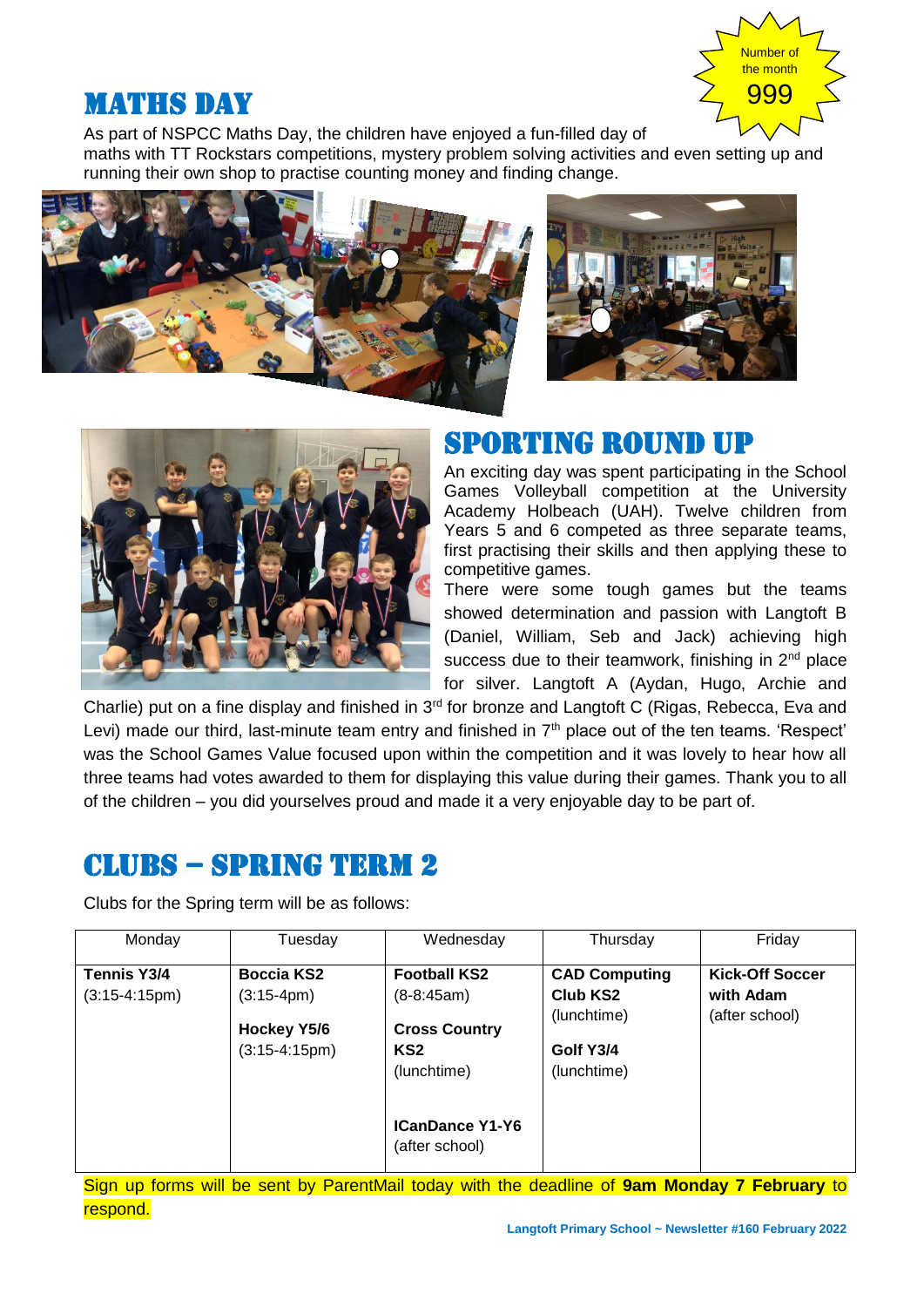# THE GOLDEN BOOK OF GREATNESS **JANUARY 2022**

| Mia L           | Alfie C         | Annabelle O   | Ozzie J         |
|-----------------|-----------------|---------------|-----------------|
| Imogen M        | <b>Taylor R</b> | Amelia E      | <b>Tauseef</b>  |
| <b>James S</b>  | Jessica G       | Niamh P       | <b>Maddie H</b> |
| <b>Ruby G</b>   | Evalyn M        | Jude D        | Daniel G        |
| <b>Phoebe G</b> | <b>Rory T</b>   | Ralph L       | <b>Grace E</b>  |
| <b>Ellie B</b>  | Huey T          | <b>Jack A</b> | <b>Bella C</b>  |
| Lettie L        | Joshua P        | <b>Jack B</b> | Poppy H         |
| <b>Isla G</b>   | Oakley C        |               |                 |

#### **Entrants into** *The Golden Book of Greatness* **in January were:**



### Class dojo awards

The following children have been working hard to achieve their Bronze Class Dojo certificate for earning more than 150 Dojo points. They are now working towards their silver chart. These children are: Jack, Alfie B, Bella, William, Daniel, Harry, Maddie, Ruby, Seb, Poppy, Abbie, Elizabeth, Eva, Alfie P, Sam, Levi and Huey in

Year 5; Jude, Daniel, Orla, Lucy and Evalyn in Year 2; and Josh, Phoebe, Elias, Ellis, Max, Felix and Florence in Foundation.

#### WRITERS OF THE WEEK

This week's Writers of the Week are **Keavey O** in Foundation, **Joshua F** in Year 1, **Annabelle O** in Year 2, **Alfie C** in Year 3, **Astrid F** in Year 4, **Bella C** in Year 5 and **Rebecca B** in Year 6.

# Other amazing achievements

Robert, in Year 6, managed to raise a brilliant £185 for Sue Ryder Thorpe Hall Hospice from the Santa Fun Run he completed with his siblings in December.





Jack M, Year 6, has become the first pupil to be awarded all 7C badges. Well done Jack - you are a fantastic ambassador for the school and our values!

.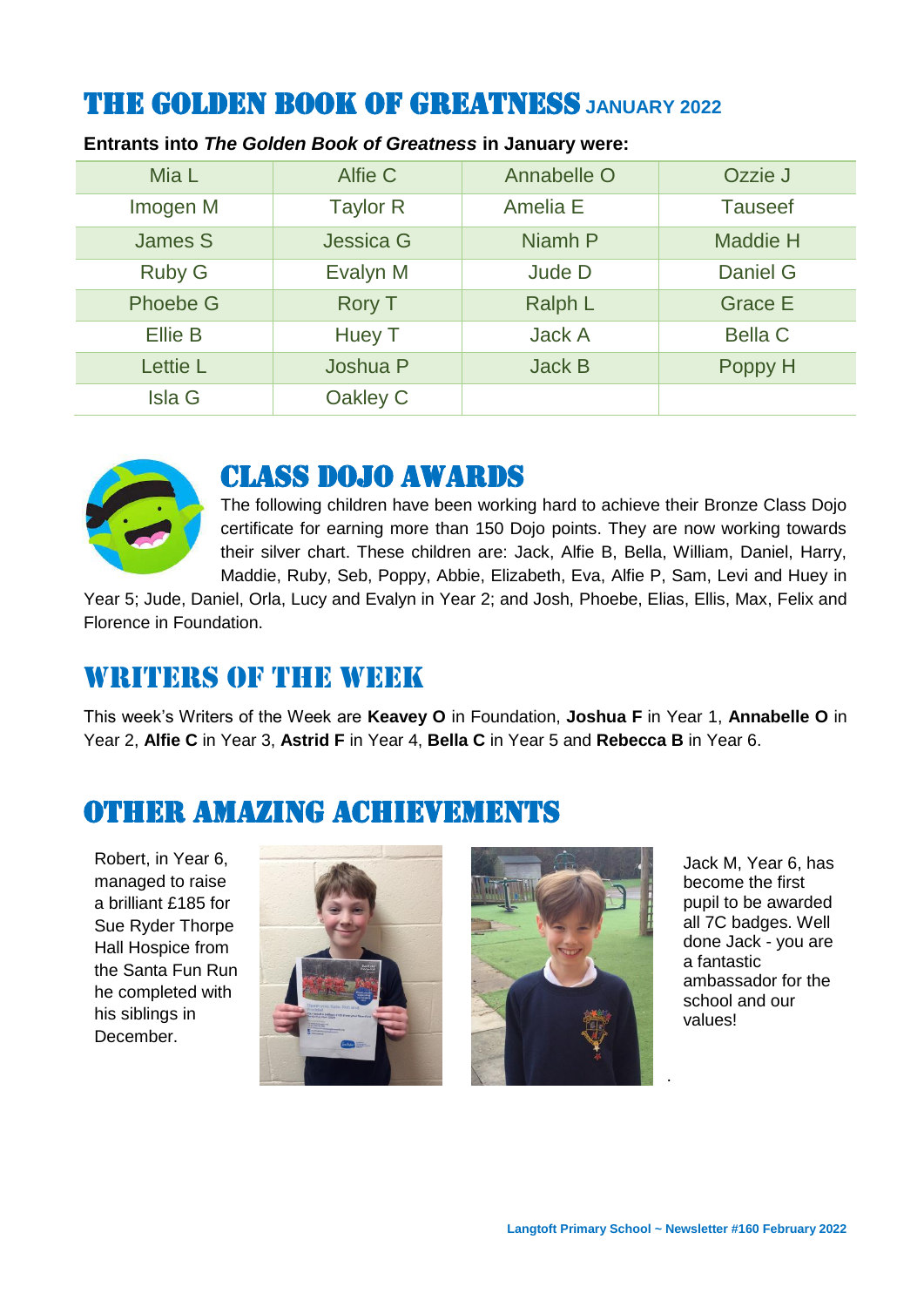# Covid reminder

Please find below guidance to follow if your child tests positive for Covid. In order to end isolation early and return to school, two negative LFD tests taken 24 hours apart are required (no earlier than day 5 and day 6) and your child must not have a high temperature.

**We kindly request you continue to notify us if your child tests positive and share the 2 negative LFD tests prior to them returning to school.**

We will continue to provide home learning for pupils who are self-isolating. Staff will also be checking in with children who have not submitted any work to offer further support.



Examples of when to end self-isolation if you have had COVID-19 symptoms or have received a positive COVID-19 test result

With best wishes,

**Mrs B Wood Headteacher**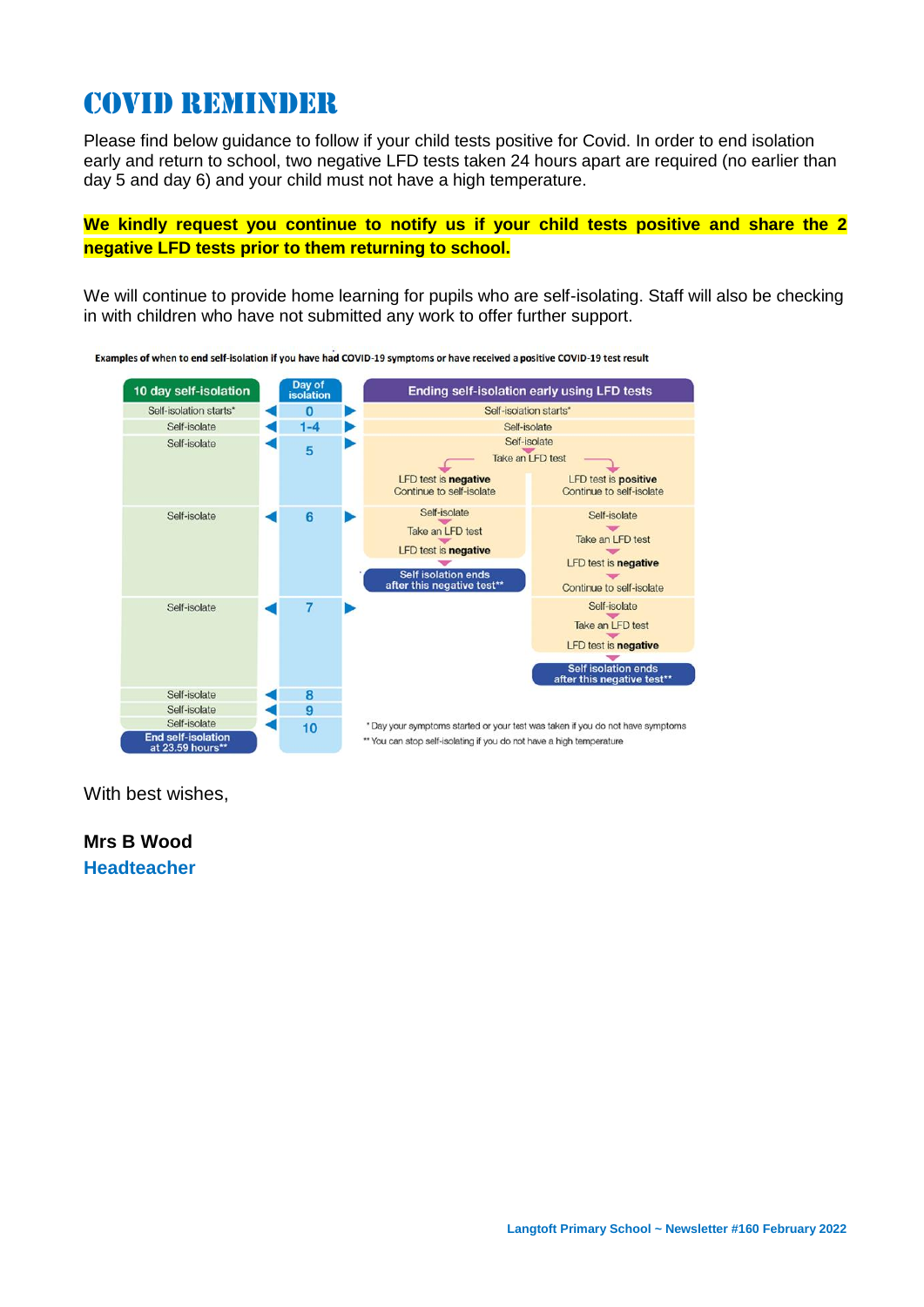# Class updates

**For week commencing 7 th February 2022. Please find information about what each class are learning next week.** 

#### Foundation stage

We will continue our learning about Luna New Year next week and will finish our art unit by creating a mono print from one of our drawings (we will post photos to Tapestry to show you)! We will also create group collages. In maths, the focus is on comparing length and height as well as thinking about the days of the week. In phonics, the children are progressing very well and are working on reading and writing simple sentences with support. Next term we will teach the Set 2 sounds and I will give a short explanation of this next step via teams at **4pm on Tuesday 22nd February** (more information to follow). We are looking forward to the *Dress to Express* day on Friday to highlight Children's Mental Health Week. No PE kit is needed this day.

**Don't forget that if anyone has a job that involves helping others and you would like to come in and talk to children please let us know- this can be parents of children in any year group.** 

### Year 1

This week we will be concluding our Toy Story Topic by thinking about how toys have change and the importance of the changes. In science we will be using what we have learnt about materials to find different ways of sorting them and in English we will be writing instructions to make our own cup and ball game. In maths we will continue to learn about numbers within 50.

#### YEAR 2

To mark children's mental health week we will be focusing closely on our mental health and wellbeing this week. We will be thinking about what we can do when we feel upset, angry or worried. We will also be creating a 'growing together wall' where we can add things that we, or others have learnt, achieved or found out about themselves so far this year. Don't forget to 'dress to express' on Friday!

In maths, we continue to learn about money. We have worked hard at making different amounts using different coins. We will move on to adding money to make totals and then finding change. Playing shops at home is a great way to practise. You might be able to look at the prices of objects when you are shopping and work out the costs of various items before calculating the change.

In English, we will carry on developing our skills at writing instructions. We enjoyed eating our jam sandwiches this week and writing instructions to follow that were clear and precise. We will use our understanding of instructions to help us write a guide to look after a dragon!

In DT, we will be designing and making fruit smoothies. You may wish to research fruit smoothies at home and think about which fruits you think would work well together. In computing, we will be checking that our algorithms for our Beebots work and if they don't we will be learning how to debug. The children have enjoyed their dance sessions and will complete this unit by performing their dance to each other.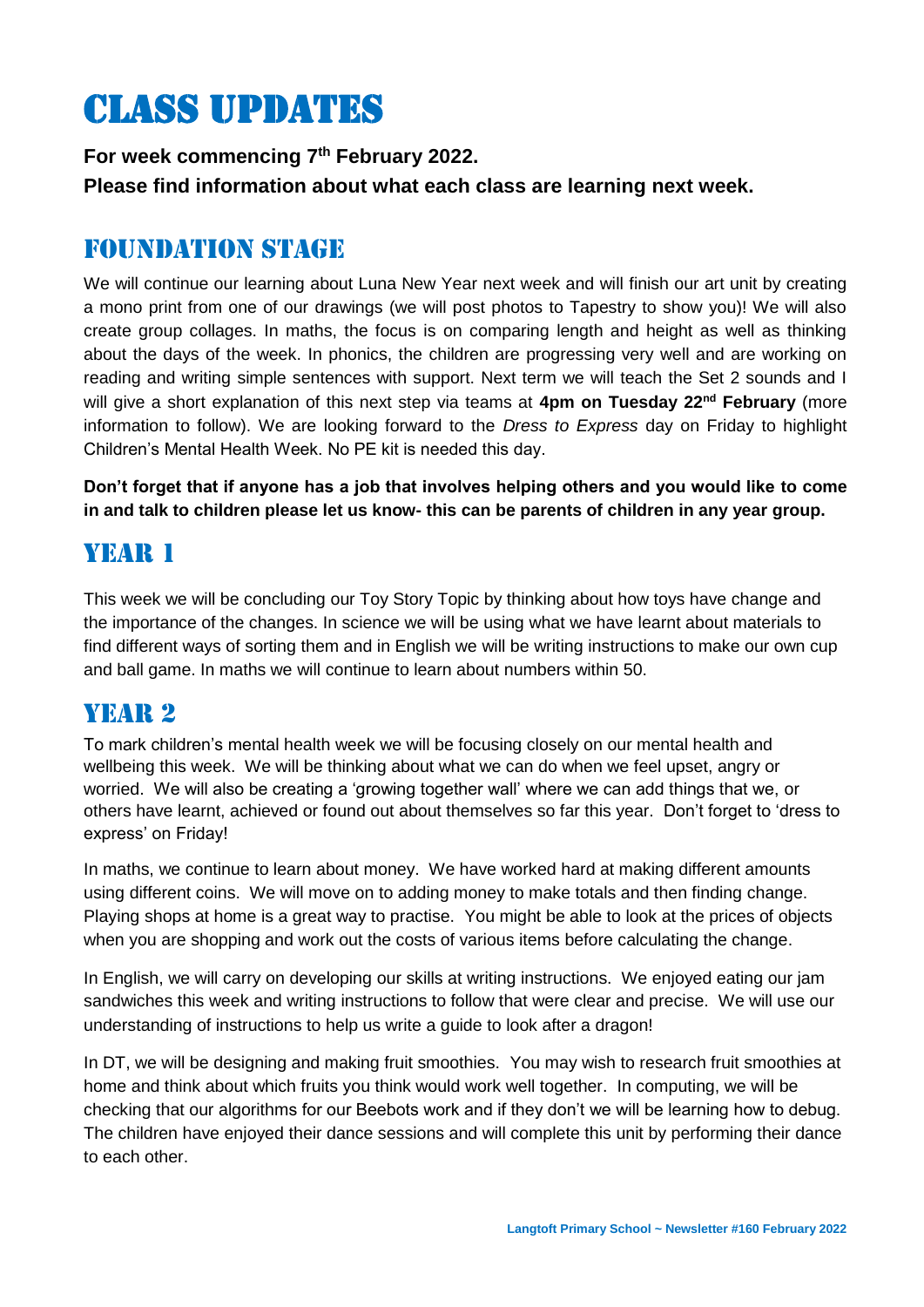# Year 3

Next week in Year 3 the children will be continuing their work on Non-Chronological reports. They will be creating their own rainforest animals to write about. In maths they will continue to work on comparing statements, related calculations and multiplying 2-digit numbers by 1-digit numbers. As Scientists their focus continues to be around the nutrition of humans and animals. Learning surrounding their main topic will lead them to discover what life is truly like living in a rainforest. Consequently this will encourage them to make comparisons with their own lives. In addition, Year 3 will participate in a variety of extra curricular activities such as key skills in rugby, dance and music (recorders).

### YEAR 4

This week in Year 4, we shall be developing and continuing with our mystery stories. We have worked hard to learn the features of this text type and we will be using all of that knowledge to help create our own pieces. Last week, we learnt how to correctly punctuate direct speech in our own independent writing. It would be wonderful if we could identify this and talk about the punctuation seen in our own reading books. In mathematics, we have been revising division methods. We will be rounding off our multiplication unit of work with some correspondence problems. In design and technology, we shall be making the finishing touches to our projects before adding the circuits and evaluating our experiences. There will be lots of rounding off with our topic this week and preparations made for our next topic about the Romans entitled 'I am Warrior'.

# YEAR 5

In maths, we recap and build upon Year 4 learning of multiplying by 10 and 100 before moving on to multiplying by 1,000. We look at numbers in a place value grid and discuss the number of places to the left digits move when you multiply by different multiples of 10. This knowledge shall then be used to apply to the inverse of dividing by 10, 100 and 1,000 using the place value chart.

In English, we continue with our work on sci-fi stories. We have loved watching the 'Lightyear' trailer (out in the summer!) to base this work upon. We look at WAGOLLs of character descriptions and apply the learning of 'showing not telling' when writing our own.

We shall be having a finishing off week for our curriculum work. In art, we shall complete our sketchbook work focused upon Paul Van Hoeydonck's 'The Fallen Astronaut' tribute. In science, we shall be describing the movement of the Moon relative to the Earth and in geography, we identify the position and significance of time zones (including day and night) by comparing times in different countries. Next week, in music, we will be continuing our relaxing journey through pop ballads and practising our glockenspiel and recorder accompaniments!

In ICT, we will be starting to put our video techniques into practice using a range of shots and angles. In PE on Tuesday, we have dance and our final tag rugby lesson with Mr Nolan on Wednesday. Spelling test day is on Monday. This unit focuses upon the silent letter 't'. You can watch the Spelling Zone video at home at:<https://youtu.be/Nyu9pMMFy2Q>

Please keep up with the daily reading at home. Let's have a push this week to get back into those fantastic routines.

Weekly MyMaths has been set. Please do submit any final termly homework tasks onto Seesaw. These have been a pleasure to see. There has been an incredible range of tasks completed. Well done!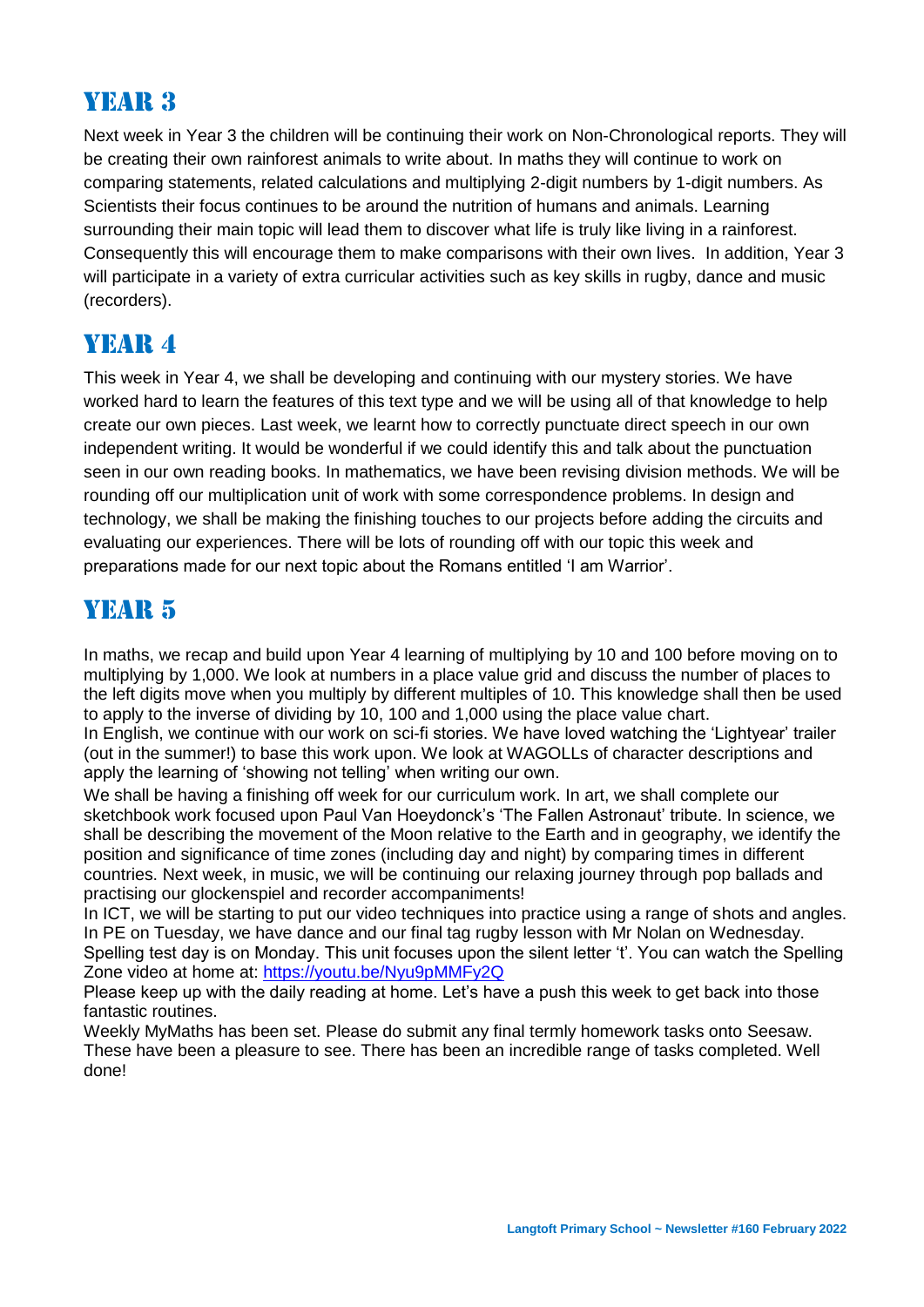# Year 6

This week in Year 6, we will continue our learning of algebra, exploring: formulae; forming equations; solving simple equations and finding pairs of values. In English, we will continue writing persuasive pieces, drawing on, and developing skills to argue a point. We will refine our use of direct address. In Yoga, we will work in pairs to develop a flow using shapes and poses we have learnt. In music we will explore the work of Carole king as a performer and songwriter, beginning with 'You've Got a friend', we will appraise a range of her work. In R.E, we will consider whether truth matters in religion and the impact of religion on people's lives. In art, we will make stencils based on previous pieces of graffiti. Why not see if you can make stencils at home this week?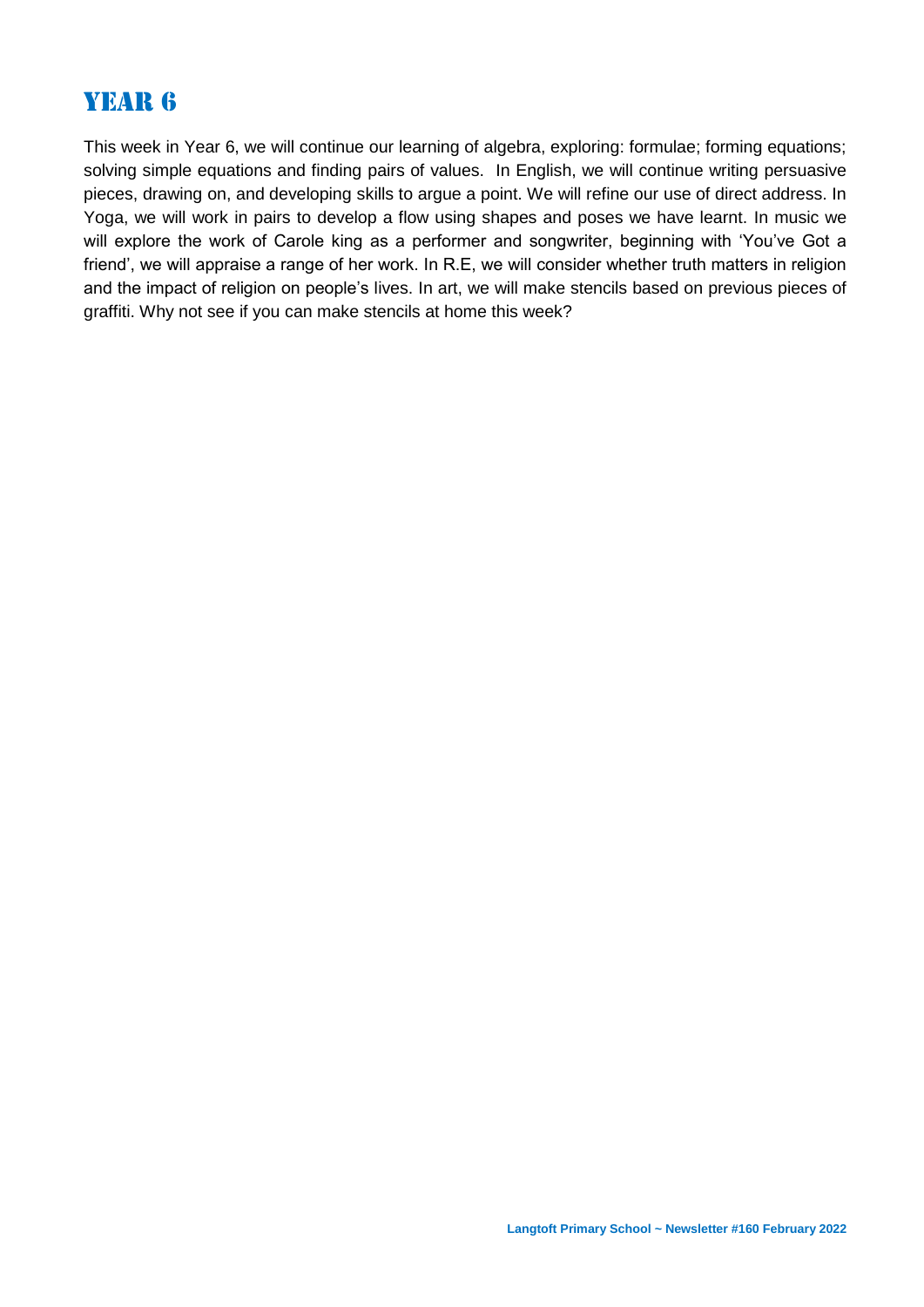# DATES FOR YOUR DIARY 2021/22

| <b>FEBRUARY</b>                                                                                                |                                                |  |  |  |
|----------------------------------------------------------------------------------------------------------------|------------------------------------------------|--|--|--|
| Parent/Teacher consultations                                                                                   | Tuesday 8 February and Thursday 10<br>February |  |  |  |
| <b>School Games Penathlon</b>                                                                                  | Wednesday 9 February                           |  |  |  |
| Term 3 ends                                                                                                    | <b>Friday 11 February</b>                      |  |  |  |
| Term 4 begins                                                                                                  | <b>Monday 21 February</b>                      |  |  |  |
| <b>Cluster Netball Competition</b>                                                                             | Thursday 24 February                           |  |  |  |
| <b>MARCH</b>                                                                                                   |                                                |  |  |  |
| World Book Day                                                                                                 | Thursday 3 March                               |  |  |  |
| Y6 Visit to Peterborough Museum                                                                                | Monday 7 March                                 |  |  |  |
| <b>Progress Review Meetings with</b><br>parents of children with special<br>educational needs and disabilities | Thursday 17 March                              |  |  |  |
| Comic Relief - Red Nose Day                                                                                    | Friday 18 March                                |  |  |  |
| School Games Hockey (Year 5 & 6)                                                                               | Tuesday 22 March                               |  |  |  |
| Y1 Visit to The Peterborough<br>Museum (Edith Cavell and other<br>Past Lives)                                  | Tuesday 22 March                               |  |  |  |
| <b>Progress Review Meetings with</b><br>parents of children for whom the<br>school receives Pupil Premium      | Thursday 24 March                              |  |  |  |
| School Games Trigolf (Year 3 & 4)                                                                              | Wednesday 30 March                             |  |  |  |
| <b>Y5 Ironbridge Residential</b>                                                                               | Tuesday 29 March to Thursday 31 March          |  |  |  |
| <b>APRIL</b>                                                                                                   |                                                |  |  |  |
| Term 4 ends                                                                                                    | <b>Thursday 31 March</b>                       |  |  |  |
| Term 5 begins                                                                                                  | <b>Wednesday 20 April</b>                      |  |  |  |
| <b>Y4 Stibbington Residential</b>                                                                              | Wednesday 20 April to Friday 22 April          |  |  |  |
| <b>MAY</b>                                                                                                     |                                                |  |  |  |
| <b>SCHOOL CLOSED Bank Holiday</b>                                                                              | <b>Monday 2 May</b>                            |  |  |  |
| <b>Tempest Photography (Classes)</b>                                                                           | Tuesday 3 May                                  |  |  |  |